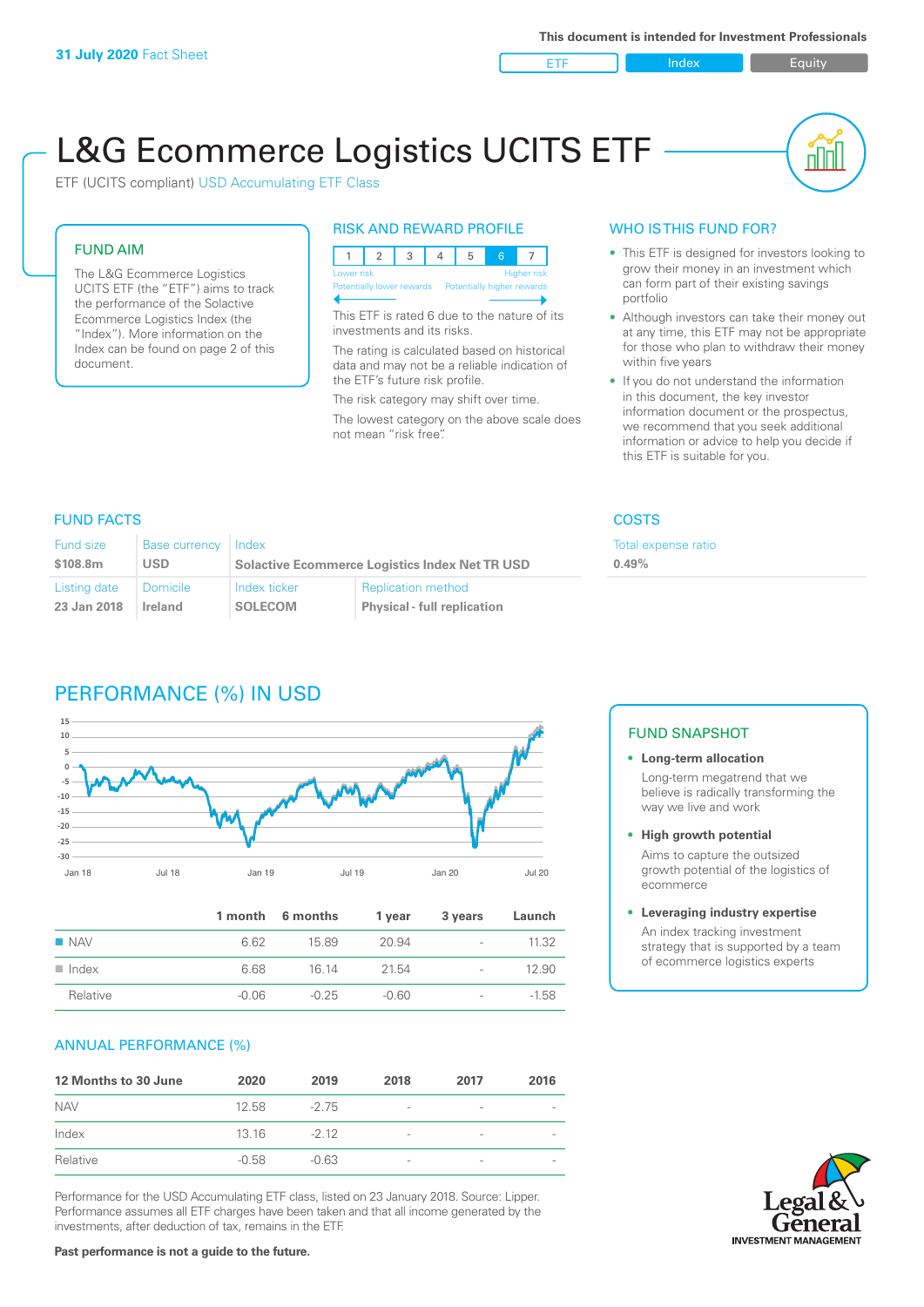# L&G Ecommerce Logistics UCITS ETF

ETF (UCITS compliant) USD Accumulating ETF Class

# INDEX BREAKDOWN

The breakdowns below relate to the Index. The ETF's portfolio may deviate from the below. All data source LGIM unless otherwise stated. Totals may not sum to 100% due to rounding.



### SECTOR (%)

| $\blacksquare$ Industrials | 55.0 |
|----------------------------|------|
| Consumer Discretionary     | 25.6 |
| Information Technology     | 15.2 |
| ■ Consumer Staples         | 23   |
| $\blacksquare$ Financials  | 19   |
|                            |      |



| ■ USD              | 41.4 |
|--------------------|------|
| EUR                | 16.7 |
| $\blacksquare$ JPY | 16.1 |
| $\blacksquare$ DKK | 6.2  |
| $H$ HKD            | 4.6  |
| $\Box$ GBP         | 3.4  |
| CAD                | 3.3  |
| NZD                | 3.1  |
| $\blacksquare$ CHF | 2.6  |
| $K$ KRW            | 2.5  |
|                    |      |

■ Top 10 constituents 33.8% Rest of Index 66.2% No. of constituents in Index 36

### TOP 10 CONSTITUENTS (%)

| Manhattan Associates     | 3.6 |
|--------------------------|-----|
| Zalando                  | 3.6 |
| eBay                     | 3.6 |
| Ocado                    | 3.4 |
| Amazon                   | 3.4 |
| <b>Descartes Systems</b> | 3.3 |
| JD.com                   | 3.3 |
| <b>DSV</b>               | 3.2 |
| Vipshop                  | 3.2 |
| Synnex                   | 3.2 |
|                          |     |

## INDEX DESCRIPTION

The Index aims to track the performance of a basket of stocks of logistics service providers and technology companies who are engaged in ecommerce.

The Index is comprised of companies which are publically traded on various stock exchanges around the world that provide (i) "logistics" services (i.e. the warehousing of goods or the fulfilment and delivery of goods) or (ii) software solutions to companies that provide logistic services in connection with "ecommerce" (i.e. the buying and selling of goods on the internet). A company is only eligible for inclusion in the Index if (1) it is of a sufficient size (determined by reference to the total market value of the proportion of its shares that are publically traded) and (2) it is sufficiently "liquid" (a measure of how actively its shares are traded on a daily basis).

The universe of companies out of which the Index selection is made is refreshed annually in April. However, the Index is reconstituted semi-annually in April and October in accordance with the full selection criteria and all companies are equally weighted within the Index. On a monthly basis, the weight of each company is assessed and, if any of them exceeds 15% of the Index, the weights of all companies are adjusted so that they are again equally weighted within the Index.

### INVESTMENT MANAGER

GO ETF Solutions LLP is the investment manager for each of the exchange traded funds (ETFs) issued by Legal & General UCITS ETF Plc and is responsible for the day-to-day investment management decisions for this ETF. The team is highly experienced with respect to all aspects relating to the management of an ETF portfolio, including collateral management, OTC swap trading, adherence to UCITS regulations and counterparty exposure and monitoring.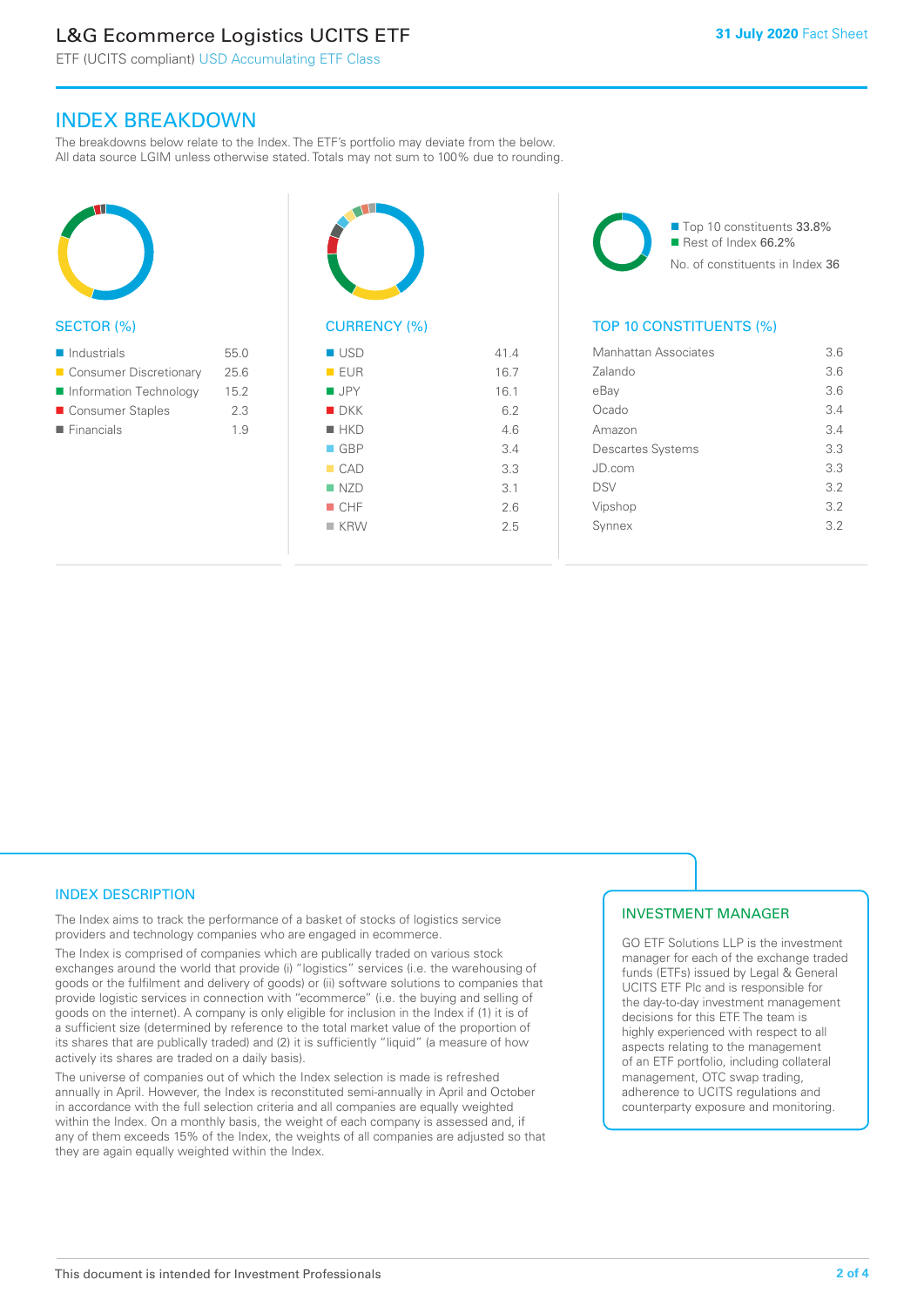# L&G Ecommerce Logistics UCITS ETF

ETF (UCITS compliant) USD Accumulating ETF Class

## KEY RISKS

- The value of an investment and any income taken from it is not guaranteed and can go down as well as up; you may not get back the amount you originally invested.
- An investment in the ETF involves a significant degree of risk. Any decision to invest should be based on the information contained in the relevant prospectus. Prospective investors should obtain their own independent accounting, tax and legal advice and should consult their own professional advisers to ascertain the suitability of the ETF as an investment.
- The value of the shares in the ETF is directly affected by increases and decreases in the value of the Index. Accordingly the value of a share in the ETF may go up or down and a shareholder may lose some or the entire amount invested.
- The ETF's ability to closely track the Index will be affected by its ability to purchase and/or sell the Index constituents and any legal or regulatory restrictions or disruptions affecting them.
- The ETF's ability to closely track the Index will also be affected by transaction costs and taxes incurred when adjusting its investment portfolio generally and/ or to mirror any periodic adjustments to the constituents of the Index. There can be no certainty that ETF shares can always be bought or sold on a stock exchange or that the market price at which the ETF shares may be traded on a stock exchange will reflect the performance of the Index.
- The ETF is subject to the risk that third party service providers (such as a bank entering into swaps with the ETF or the ETF's depositary) may go bankrupt or fail to pay money due to the ETF or return property belonging to the ETF.
- As the Index includes micro, small and medium-sized publicly traded companies, the ETF is subject to the risk that such companies may be more vulnerable to adverse business or economic events and greater and more unpredictable price changes than larger companies or the stock market as a whole.
- Companies that provide logistics services or software solutions to logistic service providers in connection with ecommerce are particularly vulnerable to changes in business cycles and general reductions in consumer spending resulting from recession or other economic factors. Such factors could lead to a decline in the value of the companies represented in the Index and therefore the ETF.

For more information, please refer to the key investor information document on our website Ø

## TRADING INFORMATION

| <b>Exchange</b>           | <b>Currency ISIN</b> |              | <b>SEDOL</b>   | <b>Ticker</b> | <b>Bloomberg</b> |
|---------------------------|----------------------|--------------|----------------|---------------|------------------|
| London Stock Exchange USD |                      | IE00BF0M6N54 | BFOM6N5 ECOM   |               | ECOM I N         |
| London Stock Exchange GBP |                      | IE00BF0M6N54 | <b>BF0M776</b> | <b>FCOG</b>   | FCOG I N         |
| Deutsche Börse            | EUR                  | IE00BF0M6N54 | <b>BF0M798</b> | FTI H         | FTI H GY         |
| Borsa Italiana            | EUR                  | IF00BF0M6N54 | <b>BF0M787</b> | <b>FCOM</b>   | <b>FCOM IM</b>   |
| <b>NYSE Euronext</b>      | <b>EUR</b>           | IE00BF0M6N54 | BF0M7B0        | <b>FCOM</b>   | FCOM NA          |
| SIX Swiss Exchange        | CHE                  | IE00BF0M6N54 | <b>BMG6919</b> | <b>FCOM</b>   | ECOM SW          |

The currency shown is the trading currency of the listing.

### **Index Disclaimer**



### SPOTLIGHT ON LEGAL & GENERAL INVESTMENT MANAGEMENT

We are one of Europe's largest asset managers and a major global investor, with assets under management of €1,369.6 billion (as at 30 June 2020). We work with a wide range of global clients, including pension schemes, sovereign wealth funds, fund distributors and retail investors.

Source: LGIM internal data as at 30 June 2020. The AUM disclosed aggregates the assets managed by LGIM in the UK, LGIMA in the US and LGIM Asia in Hong Kong. The AUM includes the value of securities and derivatives positions.

### COUNTRY REGISTRATION



## TO FIND OUT MORE



The L&G Ecommerce Logistics UCITS ETF (the "ETF") is not sponsored, promoted, sold or supported by Solactive AG. Nor does Solactive AG offer any express or implicit guarantee or assurance either with regard to the results of using the Index and/or Index trade mark or the Index price, at any time or in any other respect.

The Solactive eCommerce Logistics Index Net Total Return (the "Index") is calculated and published by Solactive AG. Solactive AG uses its best efforts to ensure that the Index is calculated correctly. Irrespective of its obligations towards Legal & General UCITS ETF Plc, Solactive AG has no obligation to point out errors in the Index to third parties including, but not limited to, investors and/or financial intermediaries of the ETF. Solactive AG does not guarantee the accuracy and/or the completeness of the Index or any related data, and shall not have any liability for any errors, omissions or interruptions therein.

Neither publication of the Index by Solactive AG, nor the licensing of the Index or Index trade mark, for the purpose of use in connection with the ETF, constitutes a recommendation by Solactive AG to invest capital in said ETF nor does it, in any way, represent an assurance or opinion of Solactive AG with regard to any investment in this ETF. In no event shall Solactive AG have any liability for any lost profits or indirect, punitive, special or consequential damages or losses, even if notified of the possibility thereof.